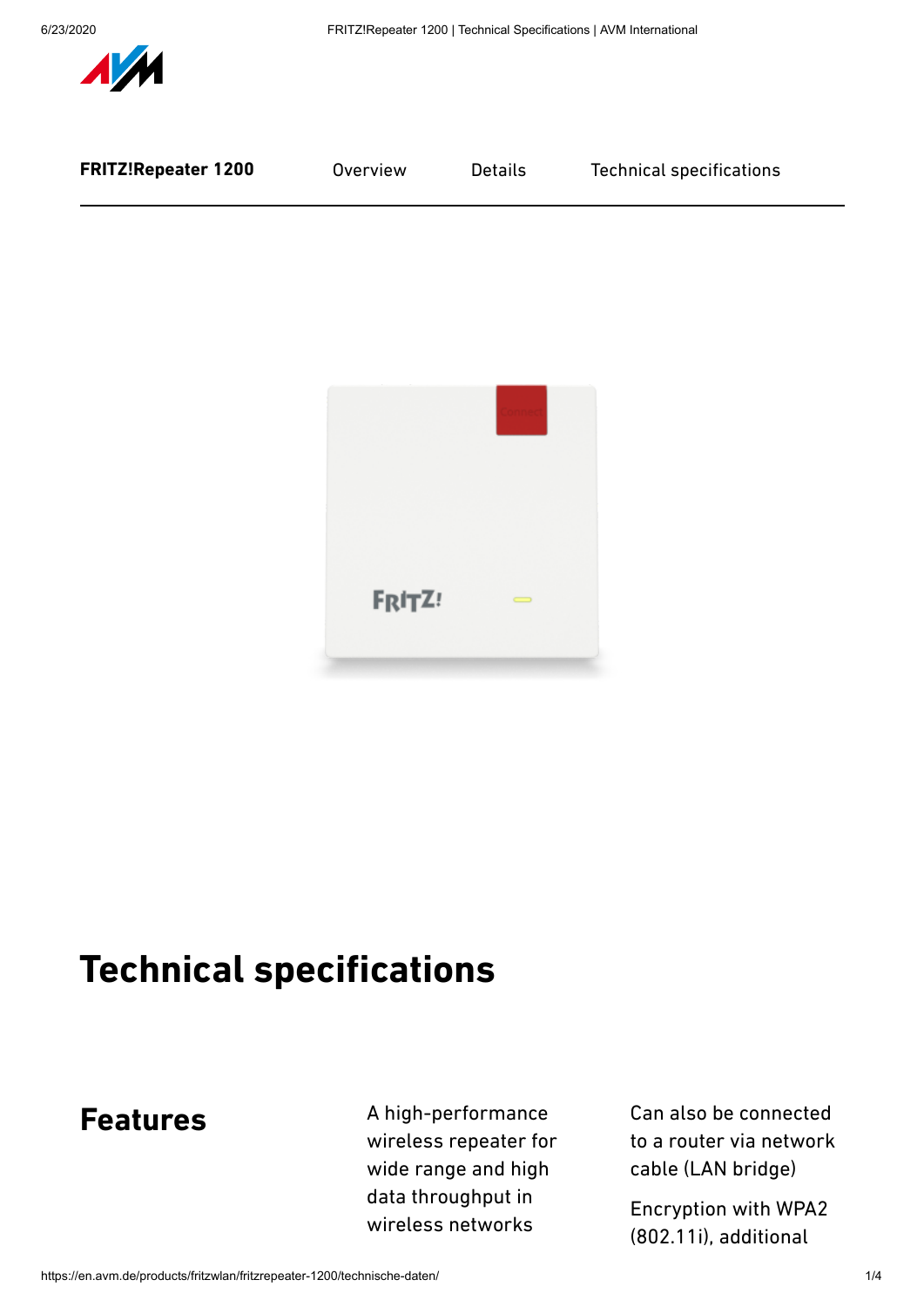6/23/2020 FRITZ!Repeater 1200 | Technical Specifications | AVM International

With Mesh WiFi you can combine several wireless access points into one intelligent system (FRITZ!OS 6.90 or later) Find out more [here](https://avm.de/mesh/)

Two wireless radio units: 866 Mbit/s (5 GHz) + 400 Mbit/s (2.4 GHz) for the optimal supply of multiple wireless devices

One gigabit LAN port: Connected devices (computers, printers, audio/video players, etc.) are granted WiFi functionality

WPA3 transition mode (in LAN bridge mode)

Compatible with all common wireless routers

Simple, secure configuration at the touch of a button (WPS method)

Display shows connection quality and status

Supports the IPv6 internet protocol

#### **Easy to install**

Optimized for use with all FRITZ!Box models

Simple installation at the touch of a button using Wi-Fi Protected Setup (WPS)

Easy operation via browser-based user interface (http://fritz.repeater)

# **Ports and interfaces**

Connection to mains via 230 V, 50 Hz

Wireless access point: 802.11ac (866 Mbit/s),

1 x gigabit ports (10/100/1000 Mbit/s)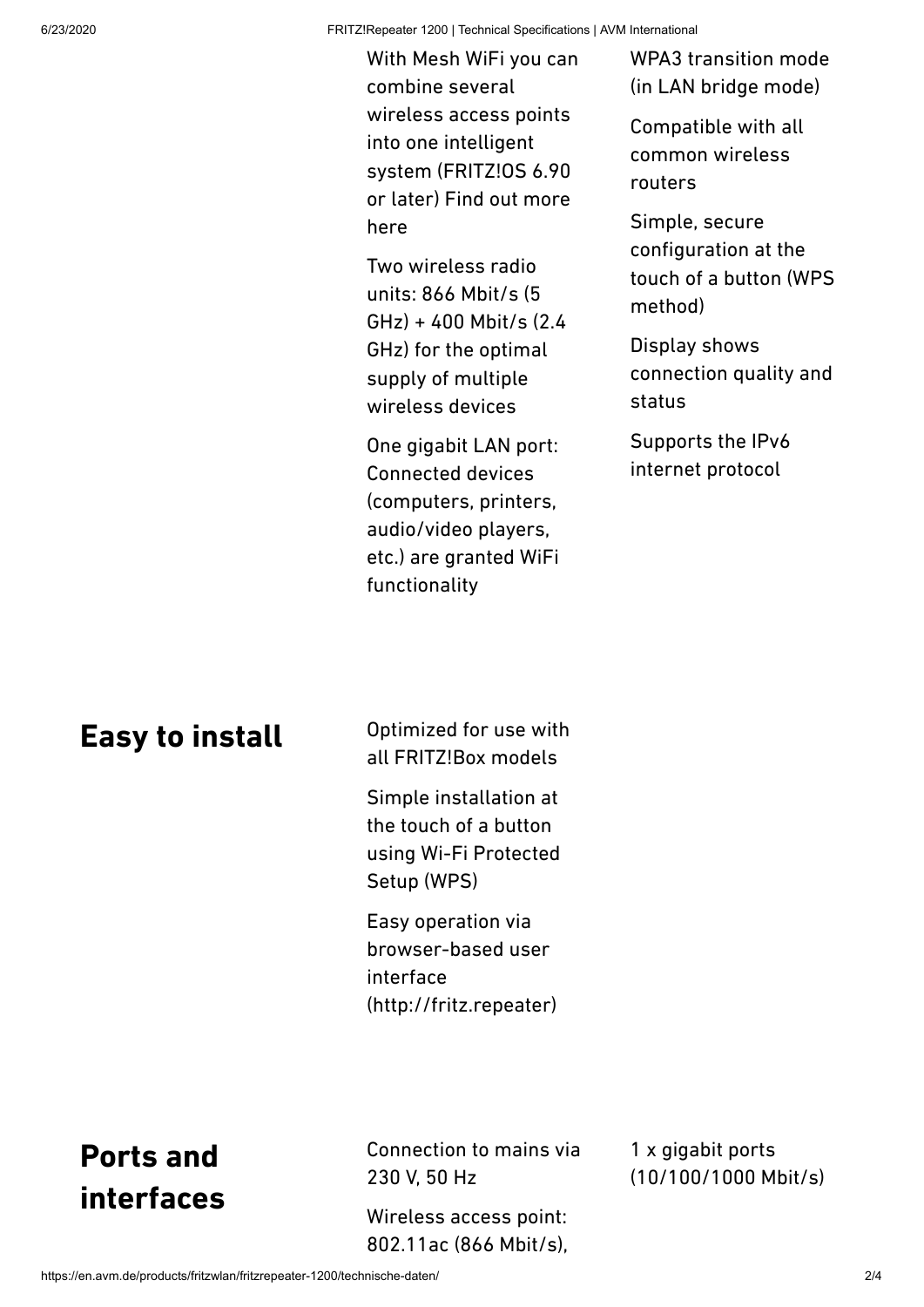6/23/2020 FRITZ!Repeater 1200 | Technical Specifications | AVM International

Quick guide

802.11n (400 Mbit/s) Wireless LAN: 5 GHz, 2.4 GHz

**Package contents** FRITZ!Repeater 1200 CEE 7/4 (Schuko) adapter Network cable

**Device properties**

Dimensions (W x H x D): approx. 80 x 80 x 37 mm Weight: approx. 160 g Total power consumption: maximum 6.2 watts, average 3.8 watts

**Warranty**

5-year manufacturer's warranty for end customers, as per the warranty conditions

## **Article number**

20002886